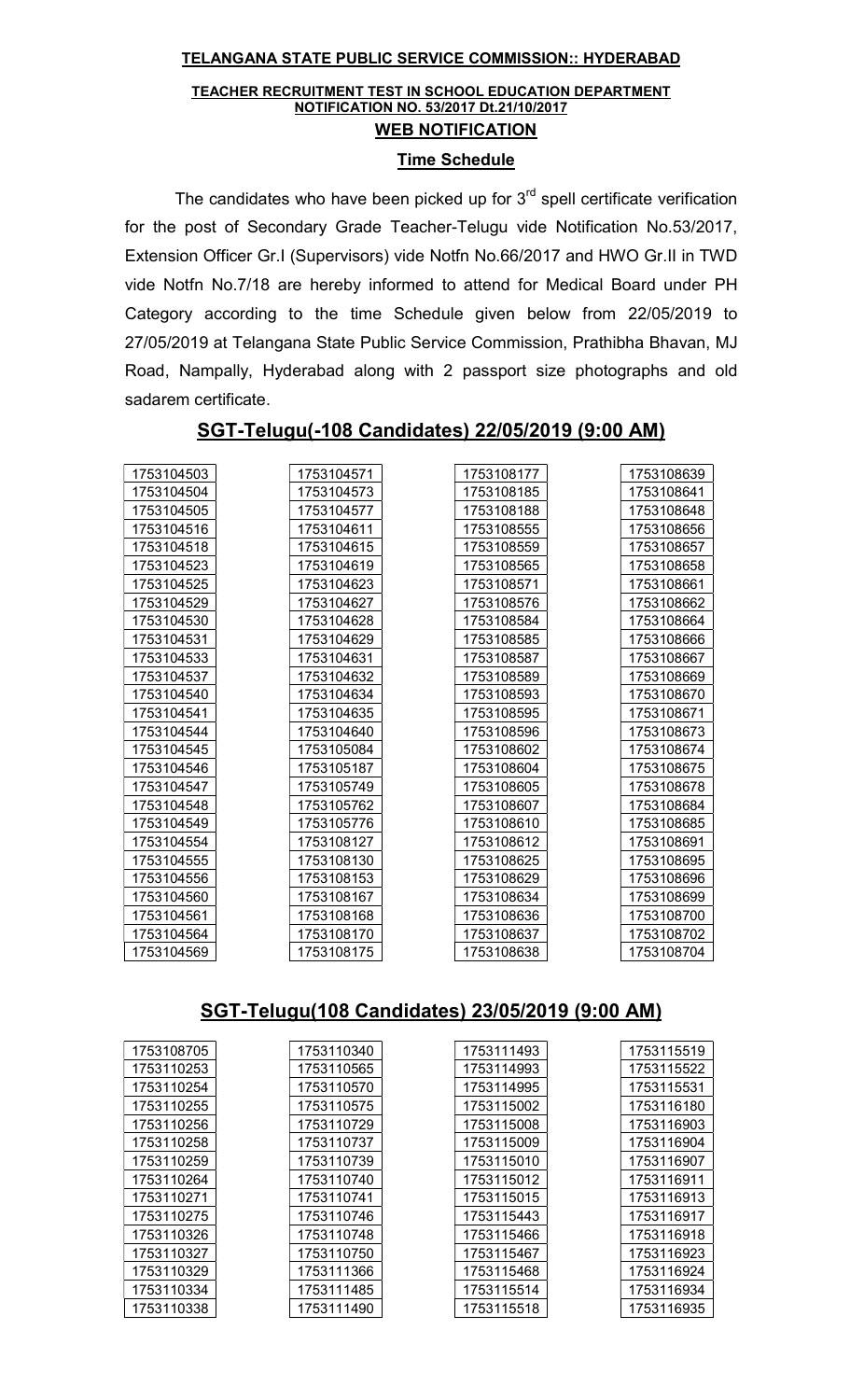| 1753116938 | 1753119107 | 1753122801 | 1753124129 |
|------------|------------|------------|------------|
| 1753116939 | 1753119108 | 1753122810 | 1753124636 |
| 1753116993 | 1753119109 | 1753124087 | 1753124638 |
| 1753117005 | 1753119110 | 1753124090 | 1753124639 |
| 1753117198 | 1753119111 | 1753124092 | 1753124640 |
| 1753117300 | 1753119114 | 1753124096 | 1753124643 |
| 1753117320 | 1753119115 | 1753124103 | 1753124647 |
| 1753119102 | 1753119134 | 1753124110 | 1753124649 |
| 1753119103 | 1753119176 | 1753124116 | 1753124650 |
| 1753119104 | 1753119511 | 1753124120 | 1753124694 |
| 1753119105 | 1753119515 | 1753124124 | 1753124695 |
| 1753119106 | 1753122758 | 1753124126 | 1753124698 |

# SGT-Telugu(108 Candidates) 24/05/2019 (9:00AM)

| 1753124702 | 1753127463 | 1753127870 | 1753134724 |
|------------|------------|------------|------------|
| 1753124703 | 1753127465 | 1753127871 | 1753134725 |
| 1753124704 | 1753127467 | 1753127876 | 1753134729 |
| 1753124705 | 1753127486 | 1753127892 | 1753134733 |
| 1753124708 | 1753127487 | 1753127901 | 1753134735 |
| 1753124709 | 1753127490 | 1753134615 | 1753134745 |
| 1753124711 | 1753127491 | 1753134619 | 1753134746 |
| 1753124712 | 1753127492 | 1753134626 | 1753134750 |
| 1753124714 | 1753127495 | 1753134627 | 1753134755 |
| 1753124715 | 1753127497 | 1753134632 | 1753134756 |
| 1753124999 | 1753127498 | 1753134635 | 1753134759 |
| 1753125018 | 1753127499 | 1753134639 | 1753134760 |
| 1753125020 | 1753127500 | 1753134650 | 1753134761 |
| 1753125022 | 1753127503 | 1753134658 | 1753134852 |
| 1753125026 | 1753127504 | 1753134663 | 1753135097 |
| 1753127438 | 1753127507 | 1753134666 | 1753135200 |
| 1753127440 | 1753127512 | 1753134667 | 1753135208 |
| 1753127441 | 1753127515 | 1753134669 | 1753137212 |
| 1753127442 | 1753127516 | 1753134671 | 1753137218 |
| 1753127444 | 1753127518 | 1753134678 | 1753137224 |
| 1753127452 | 1753127520 | 1753134681 | 1753137225 |
| 1753127453 | 1753127524 | 1753134682 | 1753137227 |
| 1753127454 | 1753127526 | 1753134686 | 1753137228 |
| 1753127456 | 1753127527 | 1753134688 | 1753137233 |
| 1753127457 | 1753127528 | 1753134689 | 1753137237 |
| 1753127458 | 1753127531 | 1753134699 | 1753137241 |
| 1753127462 | 1753127867 | 1753134722 | 1753137242 |

# SGT-Telugu(108 Candidates) 25/05/2019 (9:00 AM)

| 1753137246 | 1753137482 | 1753146968 | 1753147785 |
|------------|------------|------------|------------|
| 1753137248 | 1753137486 | 1753146973 | 1753147786 |
| 1753137251 | 1753137488 | 1753146979 | 1753147788 |
| 1753137261 | 1753137490 | 1753146987 | 1753147791 |
| 1753137265 | 1753137600 | 1753147356 | 1753147792 |
| 1753137267 | 1753137609 | 1753147449 | 1753147796 |
| 1753137271 | 1753137610 | 1753147499 | 1753147797 |
| 1753137274 | 1753139925 | 1753147765 | 1753147800 |
| 1753137275 | 1753139926 | 1753147768 | 1753147806 |
| 1753137279 | 1753139927 | 1753147769 | 1753147809 |
| 1753137283 | 1753139930 | 1753147771 | 1753147810 |
| 1753137284 | 1753139936 | 1753147772 | 1753147811 |
| 1753137288 | 1753139937 | 1753147773 | 1753147812 |
| 1753137292 | 1753139940 | 1753147775 | 1753147813 |
| 1753137294 | 1753139941 | 1753147777 | 1753147821 |
| 1753137300 | 1753139944 | 1753147778 | 1753147822 |
| 1753137353 | 1753139946 | 1753147781 | 1753147825 |
| 1753137354 | 1753139947 | 1753147782 | 1753147827 |
| 1753137356 | 1753139950 | 1753147783 | 1753147830 |
| 1753137480 | 1753146962 | 1753147784 | 1753147839 |